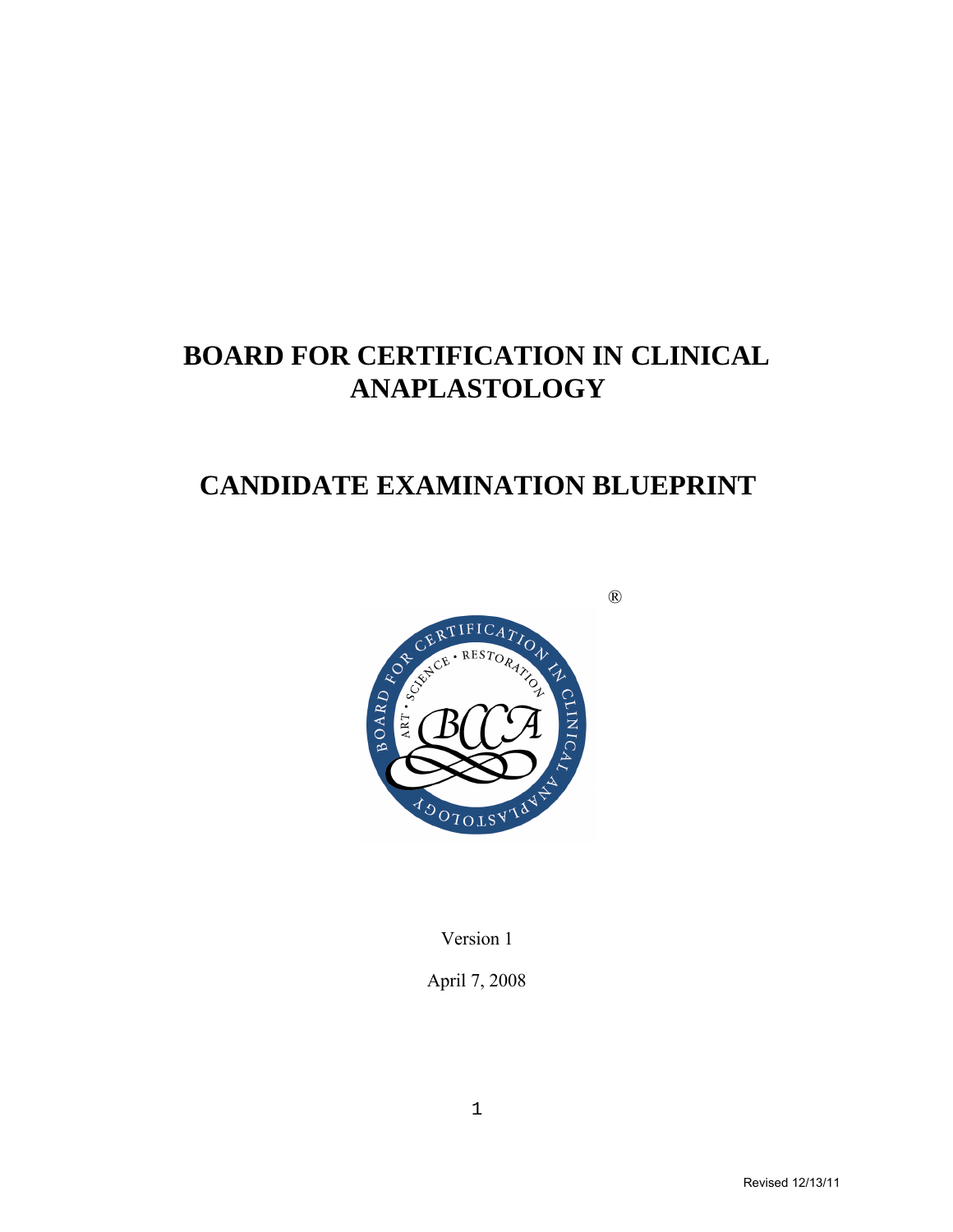# THE EXAMINATION PROCESS

# *General Description*

The BCCA Clinical Anaplastology examination evaluates your ability to integrate and apply knowledge that you have already acquired through the studies of fundamental courses in art and basic sciences in conjunction with your clinical experience as an anaplastologist. For this examination you will also need to apply fundamental knowledge and skills to situations typically encountered in professional practice. The BCCA examination emphasizes competencies in the areas of patient Assessment, Treatment Planning, Implementation, Device Delivery & Patient Education, Follow-up Care, and Ethics & Professional Standards.

## *Purpose and Objectives*

In an effort to certify healthcare professionals, the Board for Certification in Clinical Anaplastology (BCCA) has undertaken the task of developing and implementing a practicebased certification examination for Clinical Anaplastologists.

The overall purpose of the BCCA examination is to enable the Board to evaluate and attest to your ability to demonstrate the minimum set of competencies required to safely and effectively practice in the profession. Integral to this evaluation is demonstrating your competence in integrating and applying professional and technical knowledge to the practice of Clinical Anaplastology. Also of importance is your competence in non-technical areas such as ethical and professional standards, fundamentals in art and basic sciences, communication with patients and other healthcare professionals, problem solving, and clinical decision-making.

The specific objective of the BCCA examination is to provide a valid, reliable, and fair opportunity for candidates to the CCA designation to demonstrate professional competencies expected by patients, employers, the general public, and other third party stakeholders.

## *Written Examination*

The written examination is a 3 hour exam designed to test your knowledge over 100 multiplechoice questions. This examination is generally offered at least once a year in conjunction with a sponsoring association's annual general meeting.

## *Examination Content*

The BCCA performed a Job Task Analysis (JTA) to identify the domains of practice, tasks performed, and knowledge required for safe and effective performance on the job. These Domains, Tasks and Knowledge Statements formed the basis for question writing and examination construction. A more complete technical report regarding the JTA is available on the BCCA web site. The resulting Domains, Tasks, and Knowledge Statements of the JTA are listed below.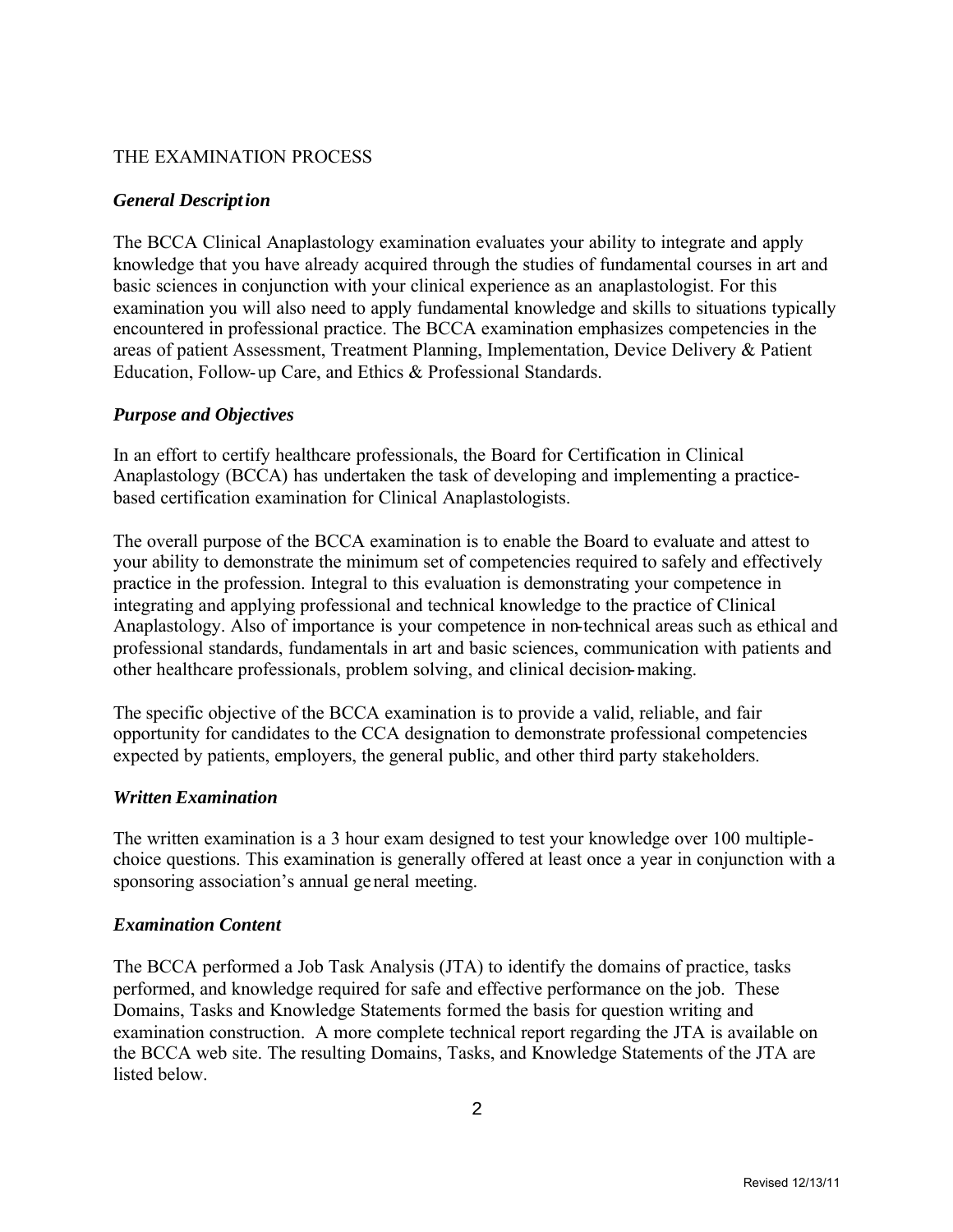## **Domain I – Assessment** (constitutes 17% of exam)

A Clinical Anaplastologist is able to perform a comprehensive assessment of the patient to obtain an understanding of the patient's anaplastology needs. Tasks associated with this domain include:

- 1. The Review of patient referral information and medical history.
- 2. Conducting patient consultation to establish expectations and assess motivations.
- 3. Performing a pre- or post-surgical physical examination of the treatment site
- 4. Educating the patient regarding treatment options.

#### **Domain II - Treatment Planning** (constitutes 12% of exam)

A Clinical Anaplastologist is able to devise a comprehensive treatment plan addressing the needs and goals of the patient. Tasks associated with this domain include:

1. The integrate assessment data and relevant information to determine the course of treatment.

#### **Domain III – Implementation** (constitutes 47% of exam)

A Clinical Anaplastologist is able to implement the clinical and technical aspects of the treatment plan in order to achieve the anaplastology goals of the patient. Tasks associated with this domain include:

- 1. Acquire patient physical data (e.g., measurements, tissue color, photographs, patient models)
- 2. Design/create the prosthetic pattern/prototype
- 3. Verify fit, form and function and modify the prosthetic pattern/prototype
- 4. Design and fabricate the mold
- 5. Prepare the prosthetic materials for casting (e.g., intrinsic coloration, primers, silicones, acrylics)
- 6. Cast and cure the prosthesis
- 7. Finish, fit and adjust the prosthesis (e.g., extrinsic coloration, refinement of margins, characterization)

#### **Domain IV – Delivery** (constitutes 10% of exam)

A Clinical Anaplastologist is able to ensure the safety of the prosthetic device in delivering it to the patient and determine if the anaplastology goals have been met. Tasks associated with this domain include:

- 1. Educate the patient in the use, care and maintenance of the prosthesis and surrounding tissue.
- 2. Assess the patient's comfort, acceptance and use of the prosthesis.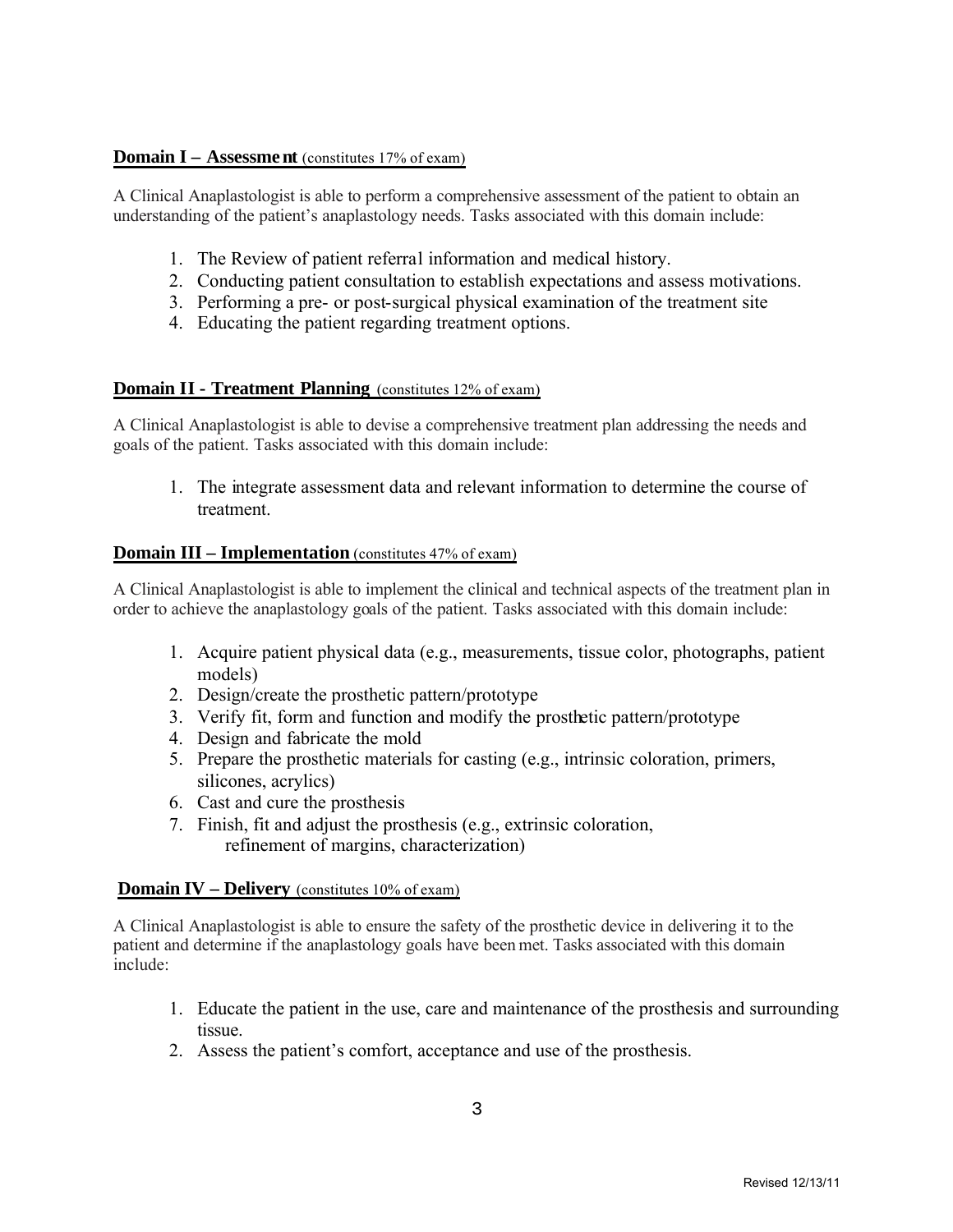## **Domain V - Follow-up Care** (constitutes 6% of exam)

A Clinical Anaplastologist is able to provide continuing patient care and periodic evaluation to ensure the viability of the patient's tissue site and safety of the prosthetic device. Tasks associated with this domain include:

- 1. Re-educate the patient
- 2. Adjust the prosthesis

## **Domain VI - Ethics and Professional Issues** (constitutes 8% of exam)

A Clinical Anaplastologist is able to comply with all ethical and legal requirements or jurisdictions regulating the practice of Anaplastology.

- 1. Anaplastology practice is performed in a manner consistent with applicable ethics codes and professional standards
- 2. Anaplastologists maintain comprehensive and up-to-date patient records.

# *Knowledge Statements*

Knowledge of:

- 1. Medical terminology
- 2. Anatomy
- 3. Roles of related health professions (e.g. ear, nose  $\&$  throat, ophthalmology, plastic  $\&$ reconstructive surgery, maxillofacial prosthodontics, O & P, etc.)
- 4. Prosthetic device terminology (e.g. midfacial, hemi-facial, upper facial, ocular, osseointegrated components, etc.)
- 5. Factors affecting treatment planning (e.g., diagnosis, etiology, treatment therapies, comorbidities, prognosis, tissue mobility, and pathology)
- 6. Clinician interviewing techniques (e.g. active listening, appropriate questions to ask)
- 7. Patient barriers to communication (e.g. physical and mental disabilities, culture, language and how to address these)
- 8. Factors affecting patient motivation and expectations, and adaptability (e.g. psychological, social, behavioral, physical, and cultural)
- 9. Suspicious tissue (e.g. pathological, inflamed)
- 10. Infection control and sterile technique (e.g. hand hygiene, blood borne pathogens, standard and universal precautions, sterilization of instruments and products)
- 11. Tissue readiness for impression
- 12. Surgical outcomes conducive to achieving optimal prosthetic results
- 13. Treatment timelines
- 14. Treatment options (e.g. surgical vs. prosthetic reconstruction)